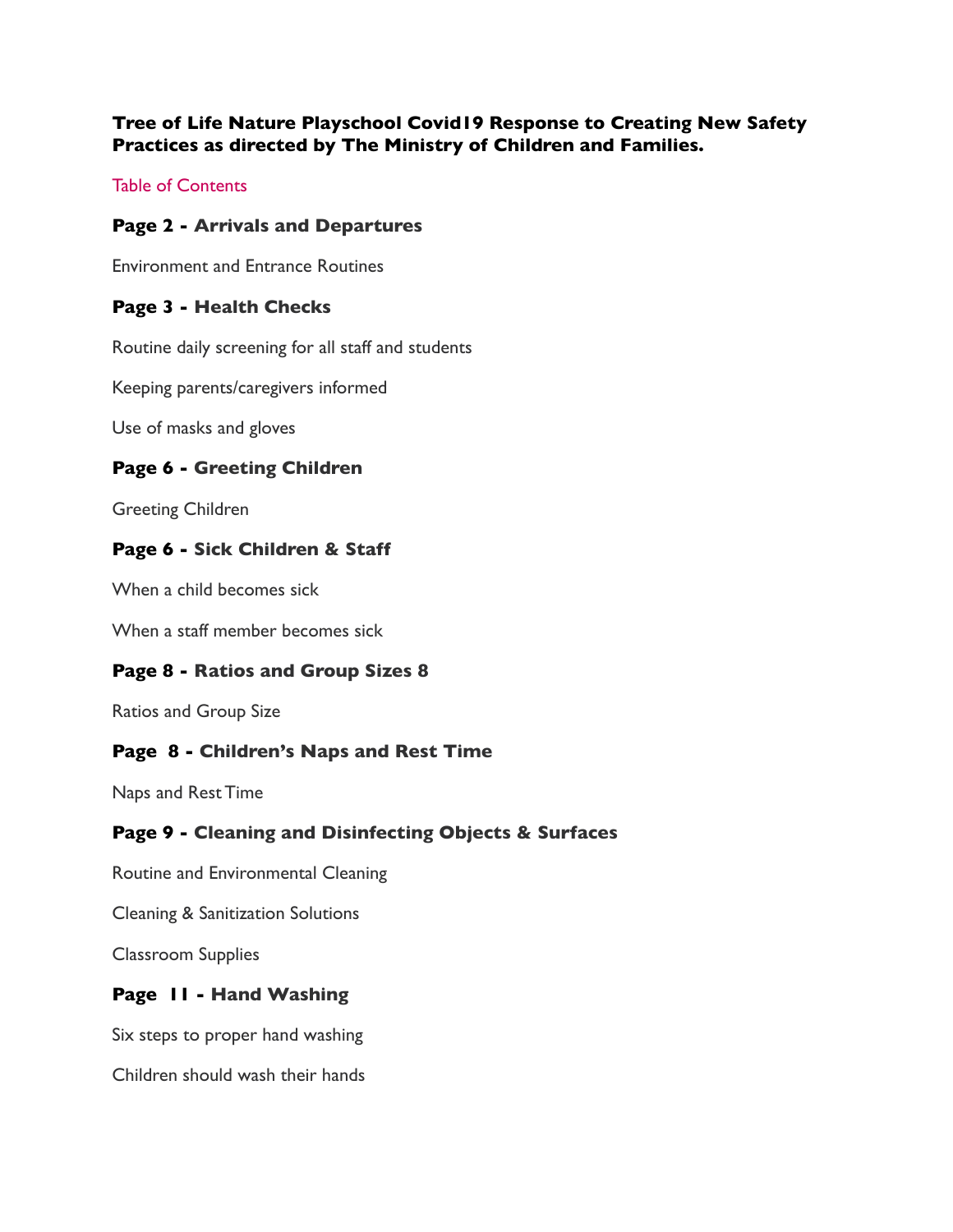Staff should wash their hands

# **Page 12 - Coughing / Sneezing / Nose blowing**

Coughing and Nose Blowing

## **Page 12 - Physical Distancing Strategies**

Environmental cues

Educational activities to promote learning about physical distancing

#### **Page 13 - Meal Times and Food Service 13**

Food Service Environment

Meal Times

## **Page 13 - Staffing**

**Staffing** 

## **Page 14 - Administration & Management**

Not applicable but worth acknowledging that this role is part of operations

## **Page 14 - Suppliers & Visitors 14**

Suppliers and Visitors

## **14 - References**

#### Arrivals and Departures

These procedures are in place for public health

- Pick-up and drop-off of children will occur outside the child care setting unless there is a need for the parent or caregiver to enter the setting (e.g., very young children, separation anxiety). If a parent must enter the setting, they should WEAR A MASK, maintain physical distance from staff and other children present and be reminded to practice diligent hand hygiene. (6) We will assume that parents have done a self assessment for those in their household that morning and every morning that they come to Playschool <https://bc.thrive.health/covid19/en>
- A caregivers will sign in children and use their own pen so parents do not have to touch the sign in/out sheet directly. Parents and caregivers should practice hand hygiene before and after touching the sign in/out sheet. (6)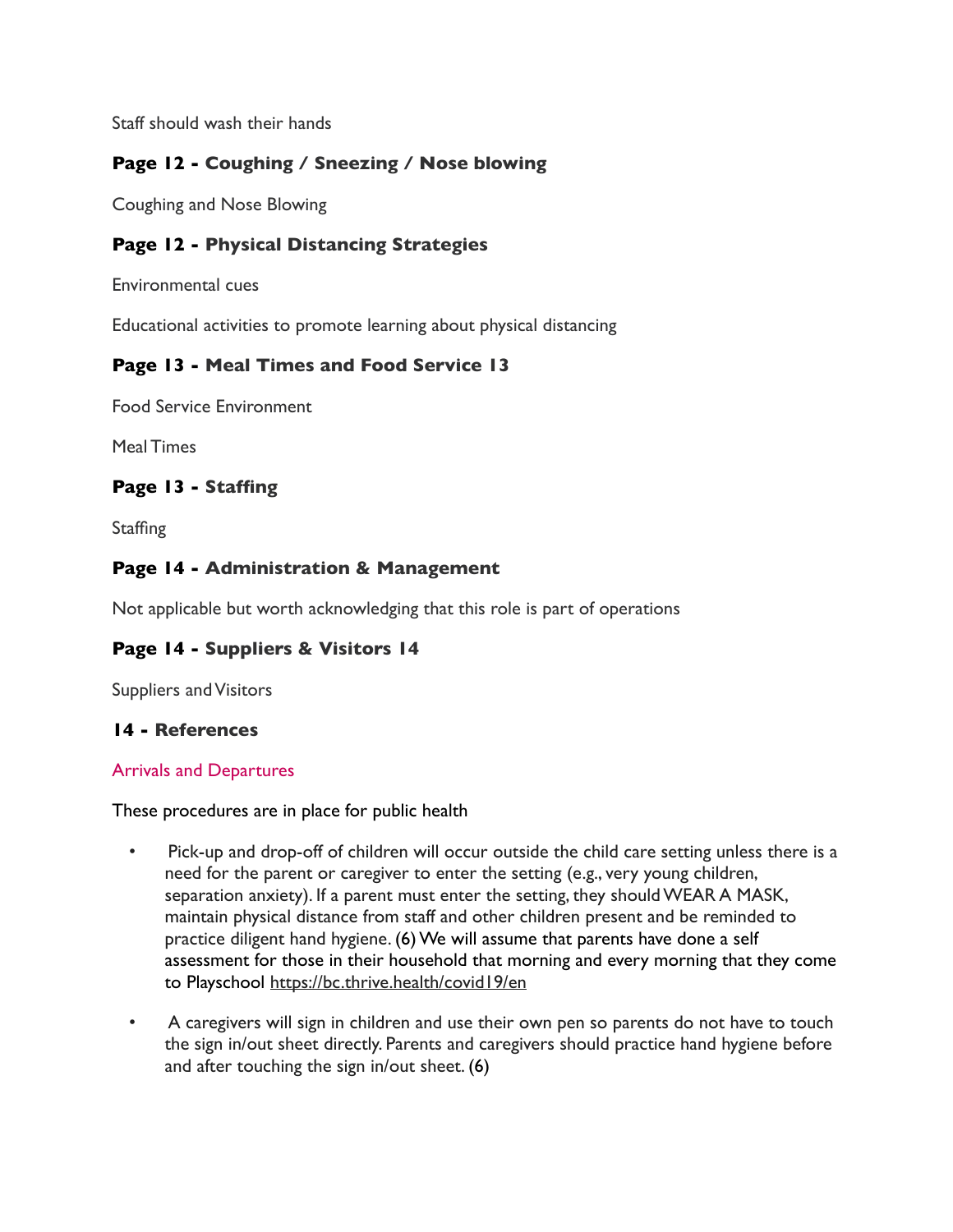• Stagger the timings of pick-up and drop-off may occur but with our small group we feel it is not necessary at this time. (6)

**Entrance - environment**  $(7, 9, 10, 11)$ 

- Station or markers will be placed for social distancing, in the event more than one family arrives at the child care facility at the same time.
- Hand hygiene station will be set up for children before they enter the facility or outdoor play area
- Child care professionals sign in children before they visit the 4 stations
- Signs will be posted to remind staff and children to perform hand hygiene (sneeze/cough into their elbow, put used tissues in a waste receptacle and to wash hands immediately after using tissues).
- Parents will be reminded through visible signage (posters) at the child care facility and when children are first registered for the program not to enter if they are sick (even if symptoms resemble a mild cold)
- **Entrance Routines**  $(2, 7, 8, 9, 10, 11)$
- Number of families at the child care entrance to the facility will be limited to one at a time.
- Parents please restrict the number of people coming to collect your child/ren and to avoid going back and forth during the day.
- Allow more time when arriving, as additional health and safety procedures upon arrival will take a little longer.
- There will be a parent meeting before children start back to school or if you are a new family to the program. One parent from your household must attend before the child can come to Playschool.
- If parents must access the child care facility there will be a designated limited "parent accessible" part of your facility, and only one parent at a time accesses the space.
- Parent tours will only happen when the facility is not in operation and observing physical distancing protocols.
- The facility will always have adequate amounts of hand sanitizer and soap and water that parents can access.

Health Screening / Health Checks BC Guidelines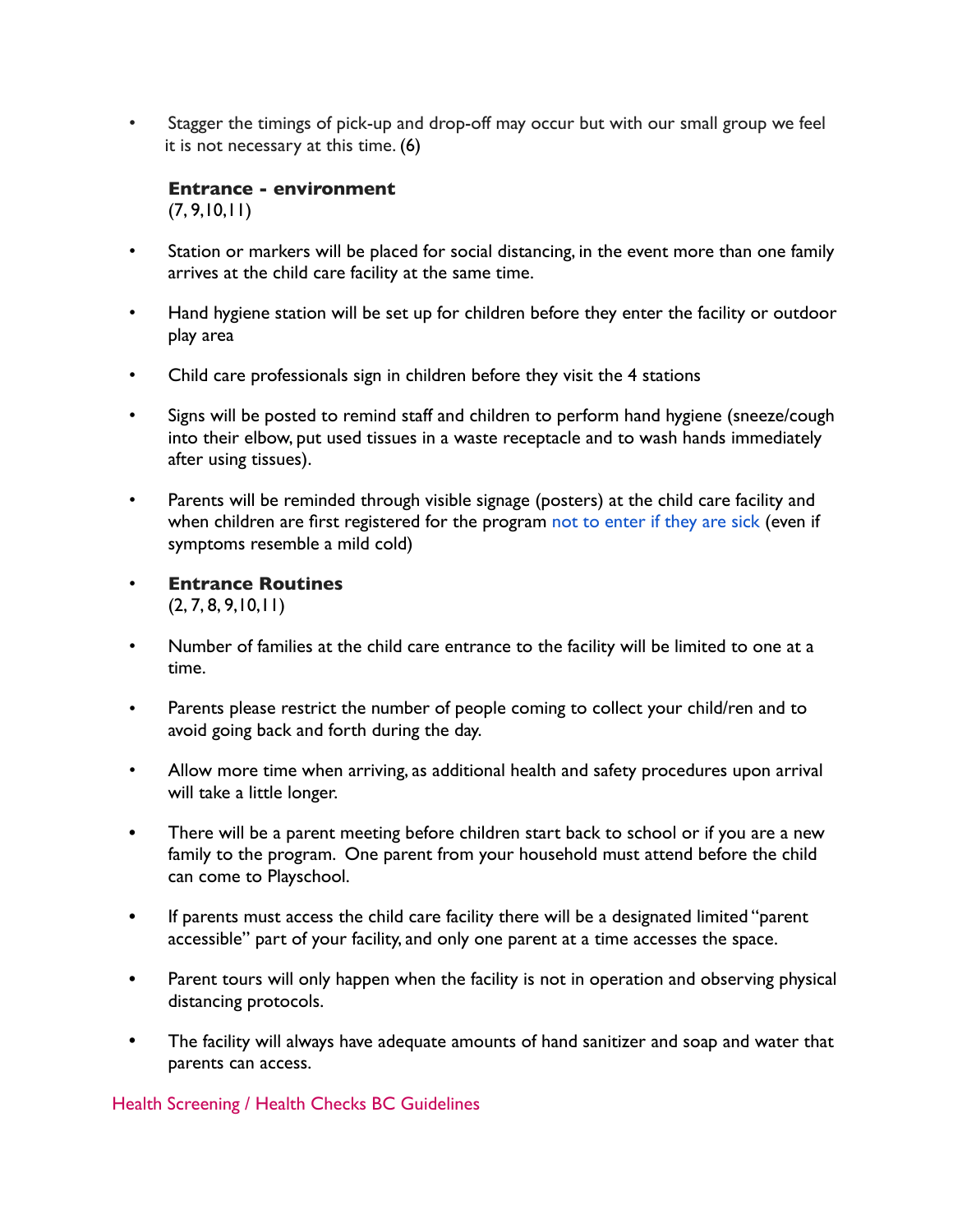- All children and staff who are ill with fever and/or infectious respiratory symptoms of any kind need to stay home.
- Daily Health Check at drop-off will be conducted by asking parents and caregivers to confirm that their child does not have symptoms of common cold, influenza, COVID-19, or other respiratory disease. (6)
- Health Authorities have provided health screening/health check forms for facilities, which can be completed by the facility, or by the parent prior to arrival. (1, 2) We will do this once so you are aware of what we are expecting when we ask "How is everyone in you household feeling today?"<https://bc.thrive.health/covid19/en>

## **Routine daily screening for all staff and students**

- Health screening process for parents to complete, at arrival will be a verbal confirmation with our educator who will be in our welcoming role. (17)
- Any child, parent, staff or visitor must not enter the child care space if they are sick, even if symptoms resemble a mild cold. (2, 7, 8, 9, 10, 11, 12, 13)
- Child care providers will exercise judgment. For example, children who are crying can exhibit a runny nose. If a symptom is clearly due to a behaviour such as crying (running nose), running or over-dressed, ask parents to wait for 15 minutes, and then reassess the child. (9)
- If a child has any symptoms, they must be excluded from the child care centre, as per the facility health policy. (2, 7, 8, 9, 10, 11, 12, 13)
- People returning from any international travel (including from the United States).
- Sick people waiting for a test or test result for COVID-19.
- People with COVID-19.
- People who have been in close contact with COVID-19 cases during the period of isolation.
- People who have not travelled, but who develop flu-like symptoms (fever, cough, tiredness, aches or severe tiredness).
- We understand that allergies can look like a cold. What we ask is that you are aware of these allergies and you can keep you child home for a few days to assess whether this is a normal seasonal reaction or something that seems out side of the normal.

## **Keeping parents/caregivers informed**

• We will keep parents and caregivers informed about what we are doing in our child care facility to take extra precautions and to be responsive to the needs of each child. We will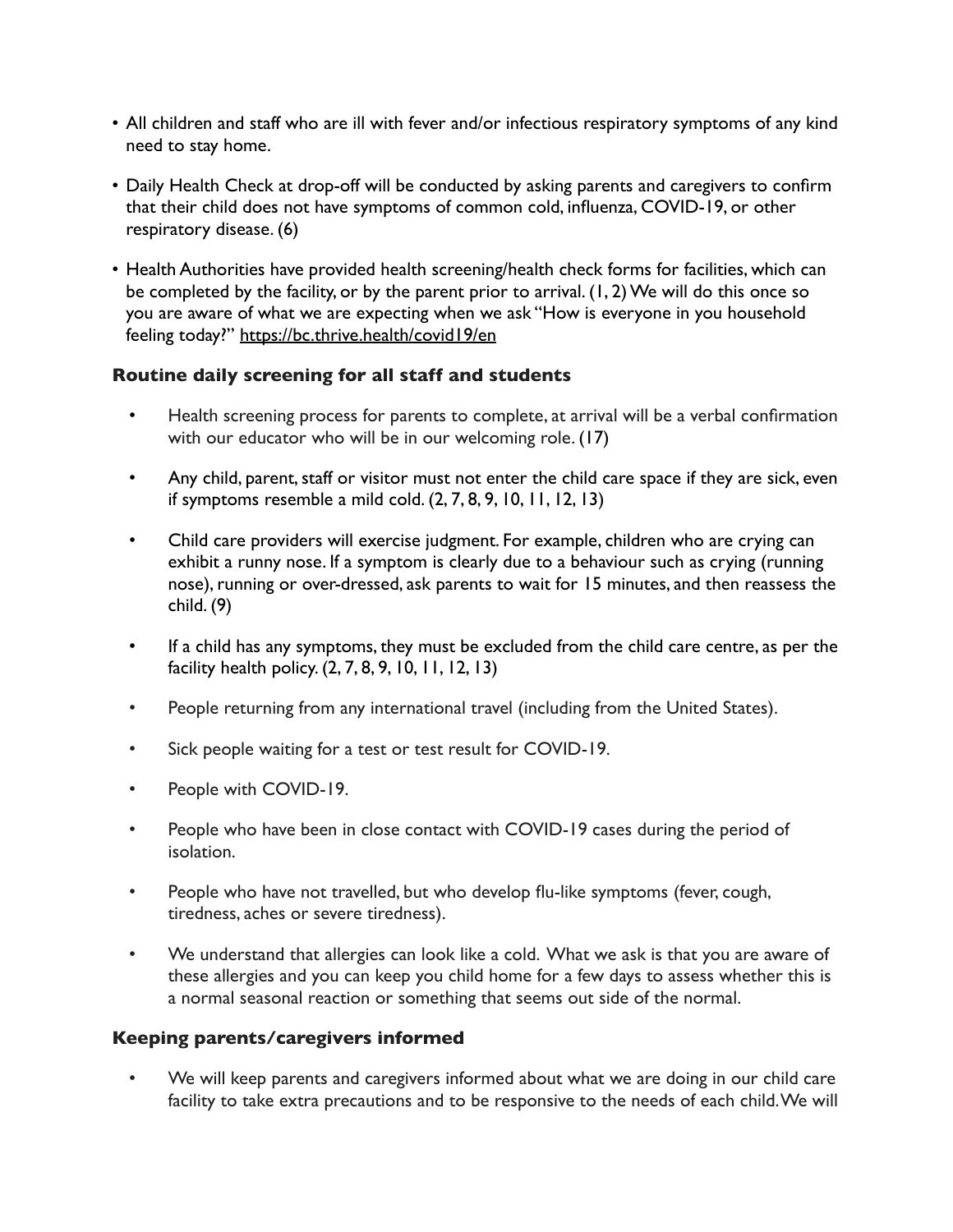do this with morning checkin's, weekly updates, Monthly newsletters. **I am available via phone or text anytime between 7:00 am to 7:00pm every day except Saturdays!** Though during the time I am with the children I will limit my communication via text as much as possible.

- We will endeavour to be very clear about our policy that **children need to stay home if they are sick** (any sign of flu and often a bad nights rest is an indicator so watch for this as well) in an effort to protect everyone. Symptoms such as Cough, shortness of breath, sore throat, runny nose, nasal congestion, headache, general feeling unwell, stomach- ache, diarrhea, rash, tired, bad nights sleep, irritable, loss of appetite, loss of smell, loss of taste etc. If any of these things occur we recommend that you take your child's temperature. Taking their temperature and recording your findings on a daily basis will help you notice a change.
- We ask if any of these symptoms occur you keep your child home and inform us of these symptoms even if they occur after hours.
- We will communicate via email, text and phone calls

# **[Health Care Guidance](https://www2.gov.bc.ca/assets/gov/health/about-bc-s-health-care-system/office-of-the-provincial-health-officer/covid-19/covid-19_child_care_guidance_-_2020_may_15_-final.pdf)**

- Ensure that an authorized person will be available to come quickly to pick up the child from the child care facility if the child is sick.
- While waiting for parents to pick up children the use of masks and gloves may be used by the child care workers.

## **Masks and Gloves**

- Masks are not recommended for children. In young children in particular, masks can be irritating and may lead to increased touching of the face and eyes. (2, 7, 8, 9, 10, 11, 12, 13)
- STAFF WILL WEAR MASKS INSIDE AT ALL TIMES if necessary even though wearing a mask is not recommended for child care centre staff. (2, 7, 8, 9, 10, 11, 12, 13)
- Gloves must be worn for activities where gloves are usually required for sanitation purposes (e.g. cleaning, changing diapers, sick child, etc.). (10,11)
- Both the mask and gloves represent false safety, if they are not used properly.  $(10, 11)$
- Both masks and gloves must follow appropriate doffing and donning (Putting on / taking off) procedures. These procedures should be followed at all times that gloves are worn, including diaper changes. (4, 13)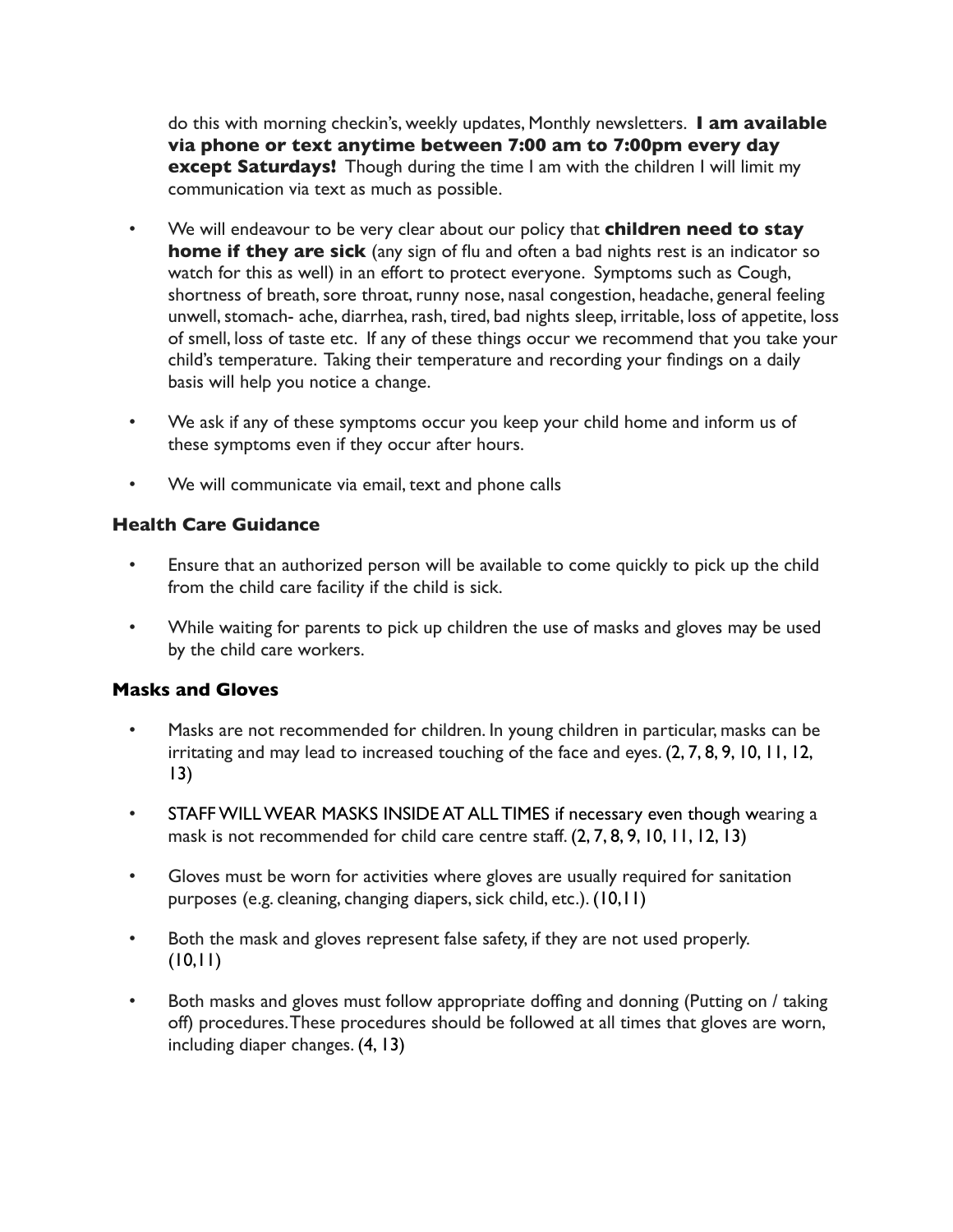Rubber cleaning gloves will be purchased for each staff member, rather than using disposable gloves for sanitization and cleaning. Reusable gloves will be sanitized / cleaned between uses.

| <b>DOFFING / TAKE OFF GLOVES:</b><br>Grasp the outside edge near your wrist<br>and peel it away, rolling the glove inside<br>out. Slide fingers of ungloved hand<br>under glove on other hand, peel off.<br>Discard in garbage bin.                                                   | Proper technique for glove<br>removal prevents<br>contamination of body or<br>clothing. |
|---------------------------------------------------------------------------------------------------------------------------------------------------------------------------------------------------------------------------------------------------------------------------------------|-----------------------------------------------------------------------------------------|
| DONNING / PUTTING ON GLOVES:<br>Roll up long sleeves prior to<br>handwashing, as they should not be able<br>to cover gloves, one worn Using soap<br>and water or an alcohol-based sanitizer,<br>follow hand washing guidelines. Once<br>clean, take new gloves and place on<br>hands. |                                                                                         |



# Greeting Children

- After children say goodbye to their parent a designated member of staff will accompany the child to their coat hook and help the, place their clothing and belongings in the same place each day. (11)
- We will leave distance between the personal belongings of each child (11) Sibling groups could be an exception. (8)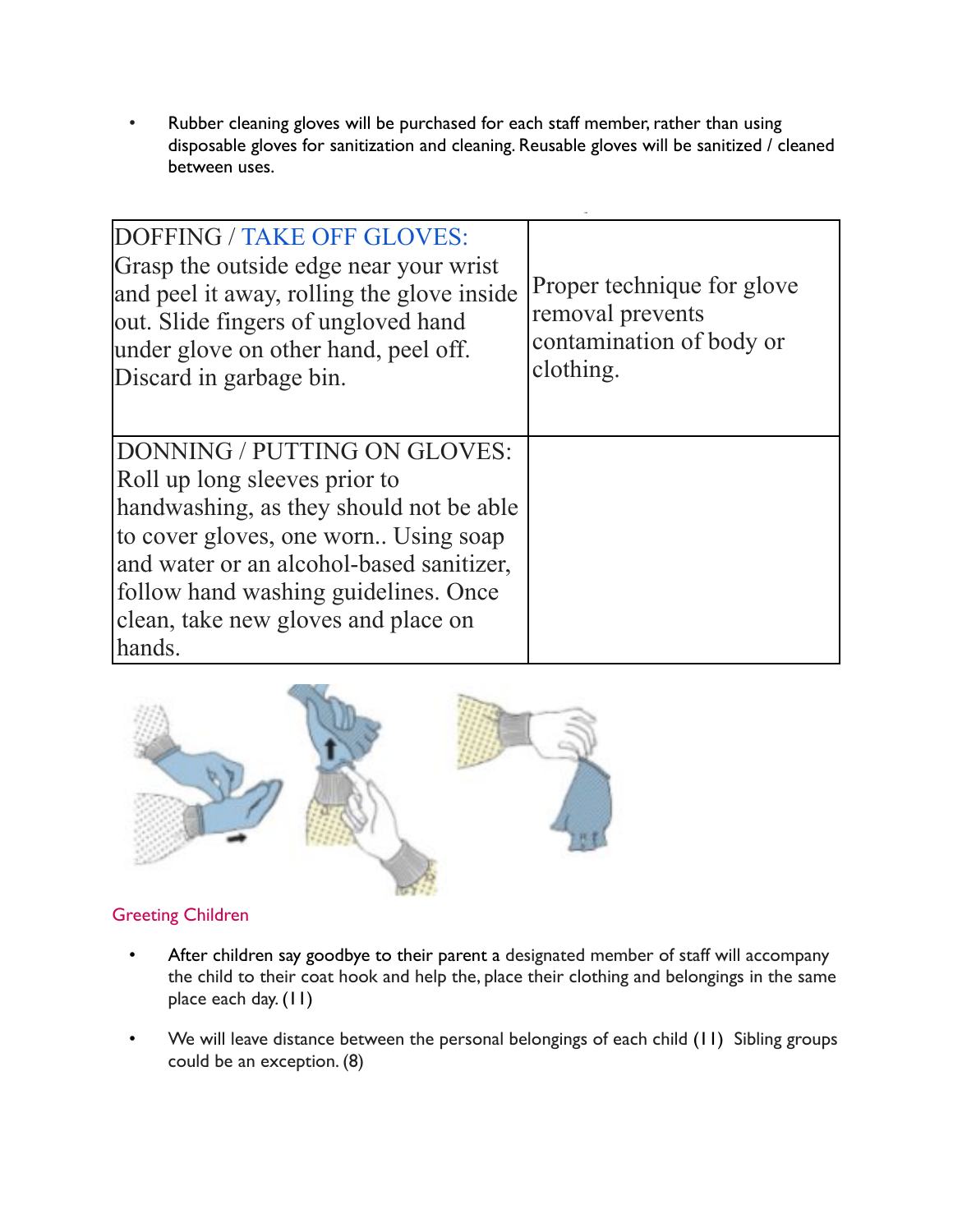- Children will wash their hands (20 seconds) before going into the rooms / before playing. The adult accompanying the child should also wash their hands. (11)
- One staff member will be required for ratio designated for all greetings and sanitization of the facility. This will also allow for an emergency supervision plan in the event a staff becomes sick and goes home mid-day. If the staff is not required for ratio (or emergency supervision), they do not need to hold an ECEA/ECE/ITE/SNE certificate.
- Only send those belongings needed, to reduce the amount of items coming in and out of the facility.

## Sick Children & Staff BC Guidelines

- Any child, parent, staff or visitor must not enter the child care space if they are sick, even if symptoms resemble a mild cold. (2, 7, 8, 9, 10, 11, 12, 13). See Covid Health and [Wellness Policy for detailed symptom list. http://www.bccdc.ca/Health-Info-Site/](http://www.bccdc.ca/Health-Info-Site/Documents/COVID_public_guidance/Guidance_Child_Care.pdf) [Documents/COVID\\_public\\_guidance/Guidance\\_Child\\_Care.pdf](http://www.bccdc.ca/Health-Info-Site/Documents/COVID_public_guidance/Guidance_Child_Care.pdf)
- For prevention purposes, people with symptoms of COVID-19 will be restricted from attending the child care facility.
- Children may return to the centre once they adhere to current health guidelines http:// www.bccdc.ca/Health-Info-Site/Documents/COVID\_public\_guidance/ Guidance\_Child\_Care.pdf
- Symptomatic children are immediately separated from others in a supervised area until they can go home. A staff member will remain with the child at all times.
- The parent or emergency contact will be notified to pick up the child immediately.
- Hygiene and respiratory etiquette will be practiced while the child is waiting to be picked up.
- Tissues will be provided to the child for proper respiratory etiquette, with proper disposal of the tissues and proper hand hygiene.
- Environmental cleaning of the space the child was separated to will be conducted once the child has been picked up.
- The local public health unit will be notify them of a potential case and seek input regarding the information that should be shared with other parents of children in the childcare centre.
- Children or staff who have been exposed to a confirmed case of COVID-19 or symptomatic person(s), should be excluded from the childcare setting for 14 days. (5)
- If a child who attended a child care centre, or their family member, is being investigated by public health to confirm whether they have COVID-19, or if public health has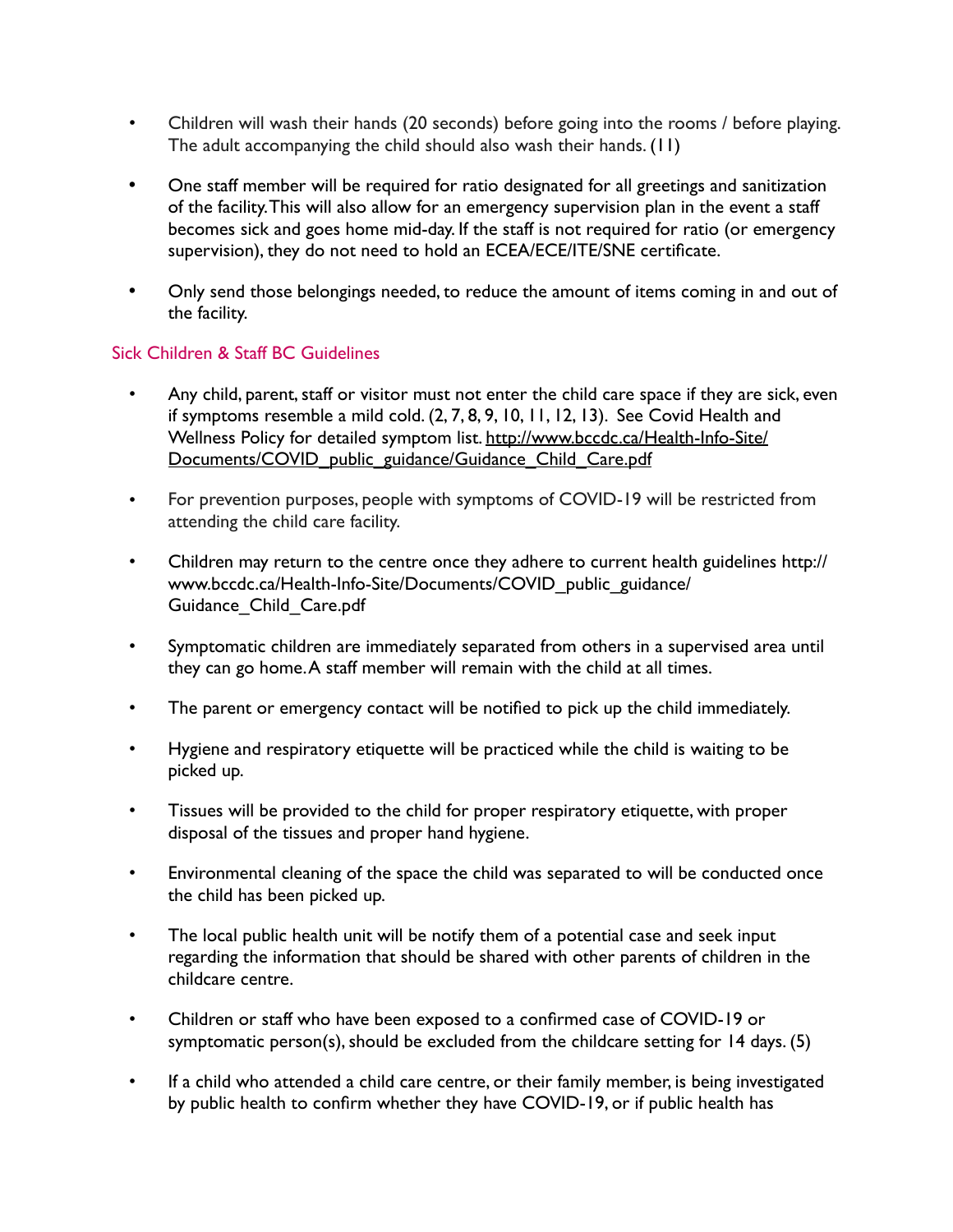confirmed a case of COVID-19, direction will be provided by regional health authority nurses.

## **When a staff member becomes sick** (2, 7, 8, 9, 10, 11, 12, 13)

- Staff will be directed to stay home and self isolate if they are feeling unwell. They will also use the self assessment tool <https://bc.thrive.health/covid19/en>
- Staff may return to the centre once they are assessed by a family physician and given a doctors note or a negative Covid Test is provided. See current Covid Health and Wellness Policy for detailed symptom list.
- If staff develop symptoms during their work day, they must leave the premises as quickly as possible. If immediate departure is not possible, they must self-isolate in an appropriate location away from other children and staff. Environmental cleaning will be performed upon the departure of the staff member.
- Staff who are away sick, or self-isolated or self-monitoring, must follow the facility's health and wellness policy on being away from work.
- If a staff who attended a child care centre, or their family member, is being investigated by public health to confirm whether they have COVID-19, or if public health has confirmed a case of COVID-19, direction will be provided by regional health authority nurses.
- Staff who have symptoms are able to get a COVID-19 test, and with a negative result, may return to work as long as no fever is present. (5)
- Staff will be required to sign a memo of understanding indicating that they understand the health and wellness policy.
- Staff illness procedure will be in place, including locations of local COVID-19 testing sites and a detailed contingency plan is in place that recognizes the need to limit staff working with multiple groups or facilities, so in the event a staff becomes ill there is a quick, simple and rapid response to ensure required ratios are met. A sample staff illness procedure template available.
- To understand Clearly what "once symptoms have improved" will mean see See Covid Health and Wellness Policy for detailed symptom list.. This will address things like seasonal allergies, but provide explicit clarity for staff when assessing if they can return to the program.
- Fever, diarrhea and vomiting should require the staff to additionally be symptom free without fever reducing medications, for 48 hours following the last symptom.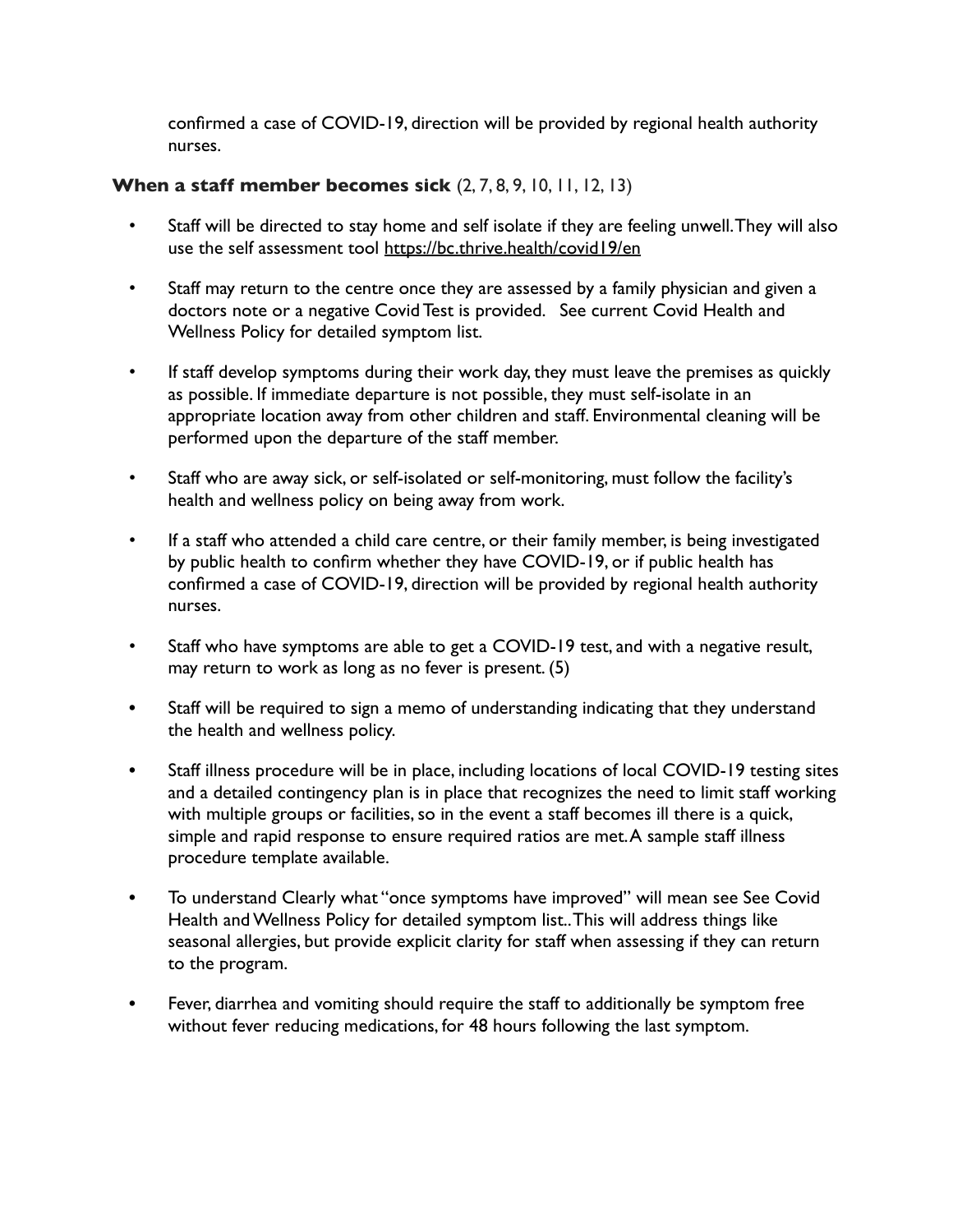## Ratios and Group Sizes BC Guidelines

- The physical space requirements for licensed child care settings set out in the Child Care Licensing Regulation mean that child care centres have sufficient space to support physical distancing between staff without reducing the number of children in care at any one time. (6)
- Staff when ever possible maintain physical distancing from one another.
- The number of people in the same facility will be kept as low as possible. (10)
- We have a small number of children in our group and less some days depending on the day's attendance so a small group will be maintained each day. (7, 8, 9, 10, 11, 12)
- We will avoid large group gatherings throughout the facility, including cubby areas and bathrooms. (10)
- Reducing group size, wherever possible, can be beneficial if it improves physical distancing and reduces the number of individuals that staff and children are in contact with.
- Playing out of doors helps maintain physical distancing and will be accessed when ever possible

#### Children's Naps and Rest Time BC Guidelines

- Parents MAY BE ASKED TO provided BLANKETS that are designated to remain at child care on the children's cot or mat. (8, 10)
- STAFF will wash bedding weekly. Bedding is stored individually and does not come into contact with bedding belonging to other children. (8, 10)
- Educators will be mindful to place beds as far apart as possible with a recommendation of two metres. (8, 10)
- NO comfort toys (stuffed toys) allowed

## Cleaning and Disinfecting Objects & Surfaces BC Guidelines

Early evidence suggests COVID-19 can live on objects and surfaces from a few hours to days. Regular cleaning and disinfecting of objects and high touch surfaces is very important to cleaning and disinfect public settings from contaminated objects and surfaces. Clean and disinfect frequently touched surfaces at least twice a day and general cleaning and disinfecting of the entire centre must occur at least once a day. (6)

[http://www.bccdc.ca/Health-Info-Site/Documents/CleaningDisinfecting\\_PublicSettings.pdf](http://www.bccdc.ca/Health-Info-Site/Documents/CleaningDisinfecting_PublicSettings.pdf)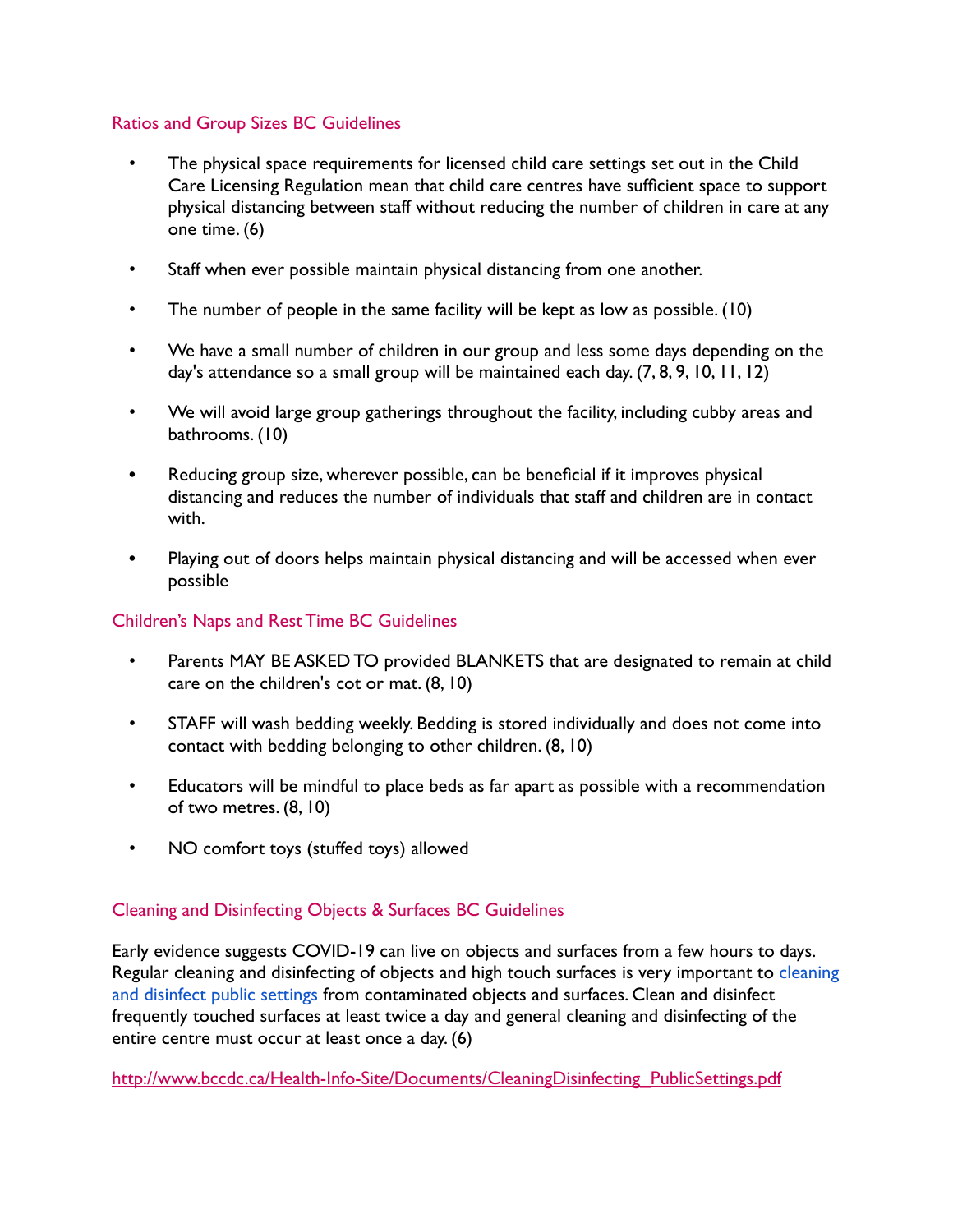## **Routine and Environmental Cleaning** (2, 7, 9, 10, 11, 12)

#### <https://www.webmd.com/lung/how-long-covid-19-lives-on-surfaces>

- Disinfect all surfaces (counters, chairs, tables, etc.), sinks, toilets and the different types of dispensers after each use, if possible or at least twice per day.
- High-touch objects and surfaces (e.g. pencil sharpeners, doorknobs, faucet handles, toys, electronic devices and small appliances) in your facilities are cleaned and disinfected regularly.
- A written record of the facility disinfection schedule will be kept.
- Caution will be used when using bleach solution in an early learning and childcare setting. Strong bleach odours may be irritating for some individuals if breathed in.
- Increased ventilation by opening doors and windows will happen and/or we will isolate the area and disinfect by this method after everyone has left the building, if possible.
- Gloves will be worn when cleaning and disinfecting equipment and surfaces. Each staff member will have their own designated pari of reusable rubber gloves. After cleaning and disinfection of surfaces hands are washed with soap and water or an alcohol-based hand sanitizer solution.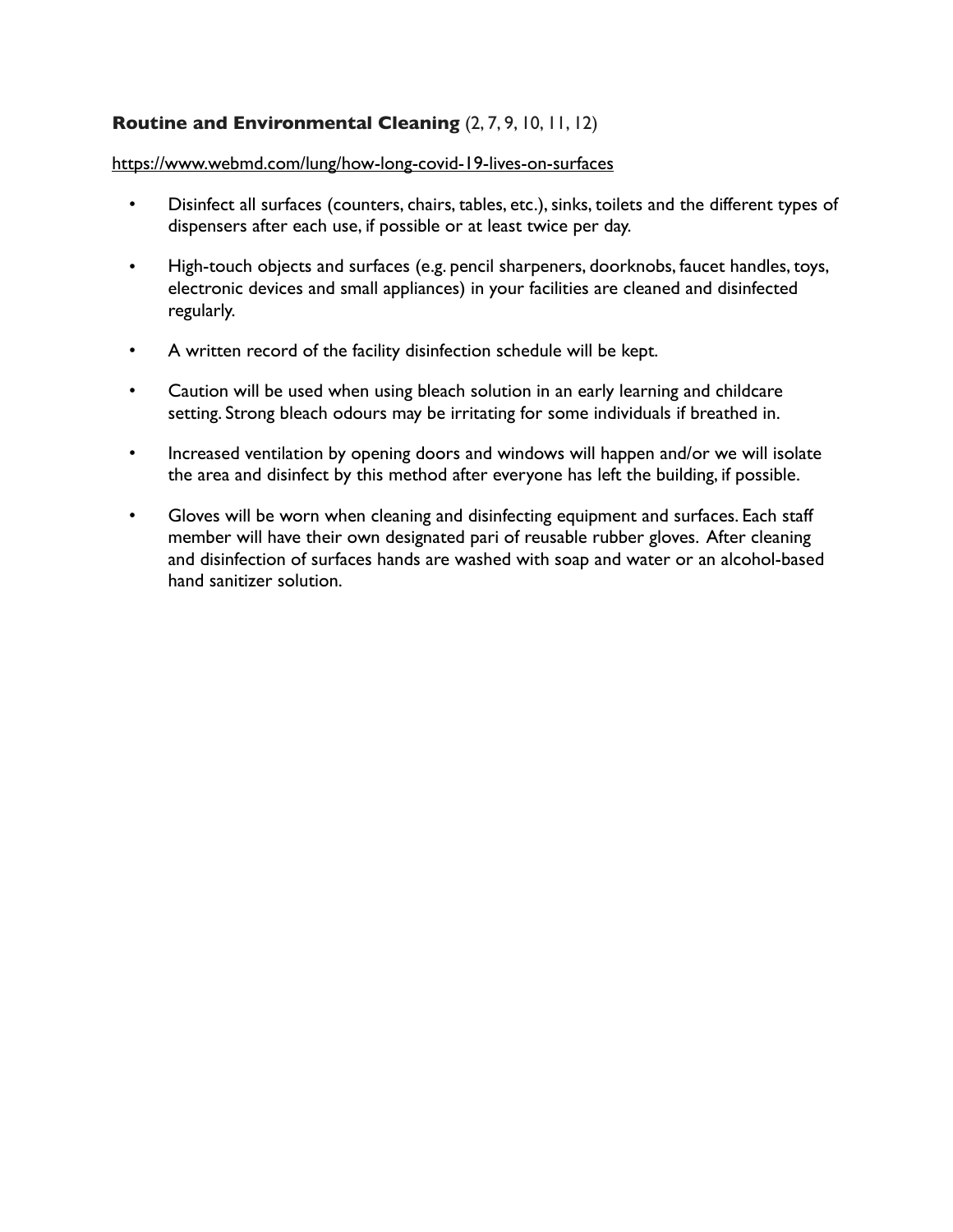| List of disinfecting agents and their<br>working concentrations known to be<br>effective against coronaviruses $1,2$ : |                                                                                                                                                                                                                                 |
|------------------------------------------------------------------------------------------------------------------------|---------------------------------------------------------------------------------------------------------------------------------------------------------------------------------------------------------------------------------|
| Agent and concentration                                                                                                | <b>Uses</b>                                                                                                                                                                                                                     |
| 1. 1:100 dilution Chlorine: household<br>bleach – sodium hypochlorite (5.25%)<br>10 ml bleach to 990 ml water          | Used for disinfecting surfaces (e.g., hand<br>railings, grab handles, door knobs, cupboard<br>handles). Make fresh daily and allow surface<br>to air dry naturally.                                                             |
| 2. 1:50 dilution Chlorine: household<br>bleach - sodium hypochlorite (5.25%)<br>20 ml bleach to 980 ml water           | Used for disinfecting surfaces contaminated<br>with bodily fluids and waste like vomit,<br>diarrhea, mucus, or feces (after cleaning with<br>soap and water first). Make fresh daily and<br>allow surface to air dry naturally. |
| 3. Hydrogen Peroxide 0.5%                                                                                              | Used for cleaning and disinfecting surfaces<br>(e.g., counters, hand rails, door knobs).                                                                                                                                        |
| 4. Quaternary Ammonium Compounds (QUATs):<br>noted as 'alkyl dimethyl ammonium chlorides'<br>on the product label      | Used for cleaning and disinfecting surfaces<br>(e.g., floors, walls, furnishings).                                                                                                                                              |

a potential surrogate for SARS coronavirus." American journal of infection control 37.8 (2009): 649-652.

Provincial Infection Prevention Control Network of British Columbia. "Infection Prevention and Control Guidelines for Providing Healthcare to Clients Living in the Community." (2014). https://www.picnet.ca/wp-content/uploads/PICNet\_Home\_and\_Community\_Care\_Guidelines\_2014\_

The BC Ministry of Health does not endorse or promote any specific brands of disinfectant products.

# **Classroom Supplies**

- Sensory experiences are a vital part of early learning and finding creative ways to provide them is essential. Children will use play dough once and then take it home. Other toys like the bean table will be removed as these items cannot be easily disinfected. The felt board will only be used once a week. Water tables will be available and staff will get children to wash before and after and change water between use, and use is restricted to single use only.
- Toys will be put out on a rotating basis that can not be cleaned.
- Toys that cannot be cleaned and sanitized will not be used more than once in the week such as soft toys, fabric dressing up clothes, rugs and blankets. Toys that are easy to clean are best. (2, 6, 7, 9, 10, 11, 12, 13)
- High-touch items will be provided to children with their own containers of art and crafts materials that are not shared with others. (9)
- Toys that children have placed in their mouths or that are otherwise contaminated by body secretions or excretions should be set aside until they are sanitized. There will be a sealed bin that these will be placed in until these can be sanitized.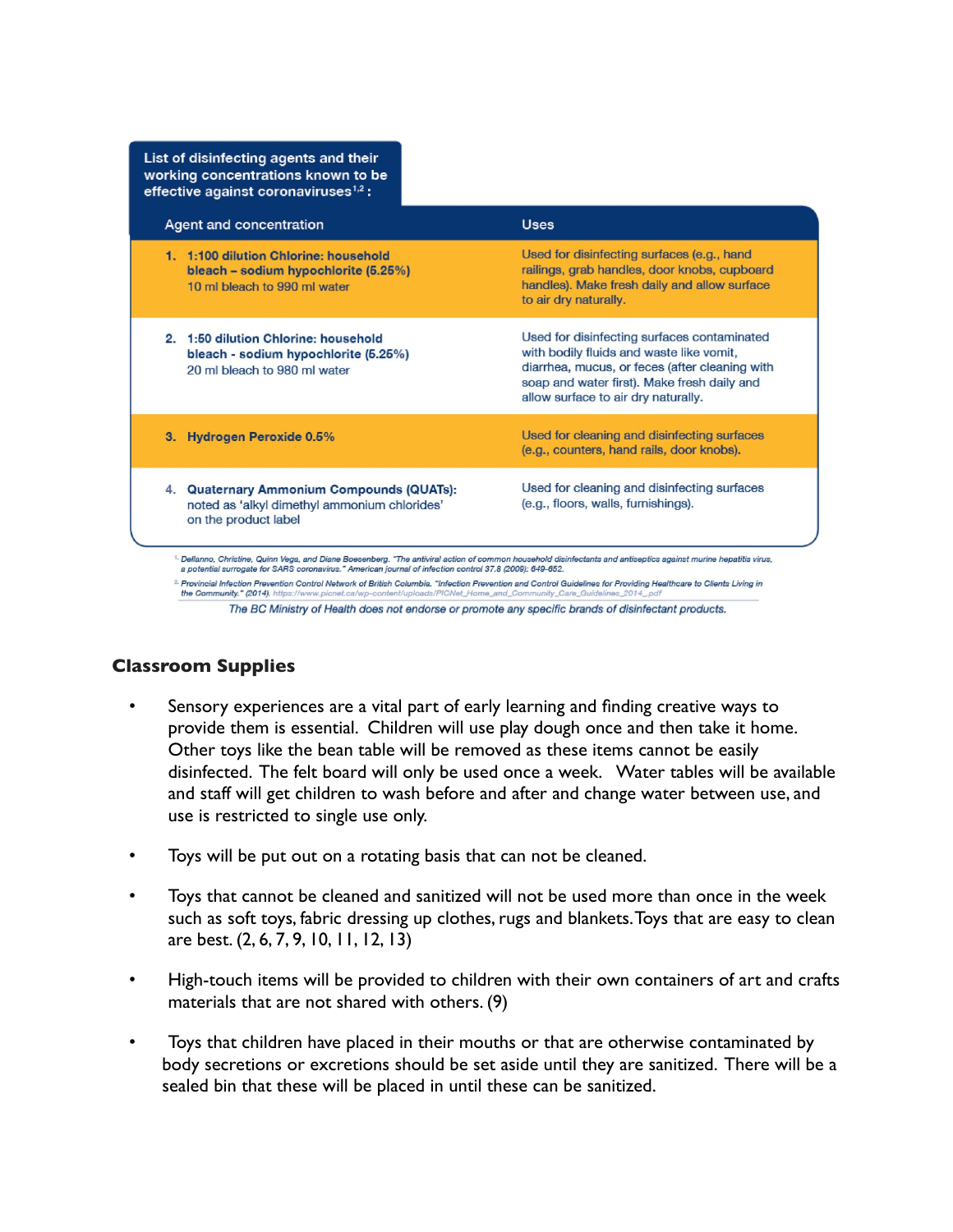- Machine washable cloth toys will be used by one individual at a time. These toys will be laundered before being used by another child.
- Children's books, like other paper-based materials such as mail or envelopes, are not considered a high risk for transmission and do not need additional cleaning or disinfection procedures.
- Toys that can be sanitized but would be ruined by frequent sanitization will be placed out occasionally, to ensure a variety of materials over the course of a week.
- If a staff member / team has been designated to be the one to disinfect for the day, they should sanitize the classroom 1) at the end of the day *and* 2) each time a group of children leaves the space and a new group will enter *or* once mid day. This will include disinfecting any toys / materials that are available in the classroom.

# Hand Washing (2, 7, 9, 10, 11, 12, 13)

- Hand washing with soap and water is still the single most effective way to reduce the spread of illnesses. (2, 6)
- When sinks for hand washing are simply not available, we will use a wet wipe to take off dirt and alcohol-based hand sanitizers (ABHS) containing at least 60% alcohol.

Six steps to proper handwashing

- 1. Wet hands with warm running water.
- 2. Apply a small amount of liquid soap. Antibacterial soap is not required.

3. Rub hands together for at least 20 seconds (sing a song). Rub palms, backs of hands, between fingers and under nails/creating a lather.

- 4. Rinse off all the soap with running water.
- 5. Dry hands with a clean, disposable towel.
- 6. Discard the used towel in the waste container.

## **Children should wash their hands:**

- When they arrive at the centre and before they go home
- Before and after eating and drinking
- After a diaper change, using the toilet
- After playing outside or handling pets
- After sneezing or coughing into hands Whenever hands are visibly dirty

## **Staff should wash their hands:**

- When they arrive at the centre and before they go home
- Before and after eating
- After using the toilet
- After blowing the nose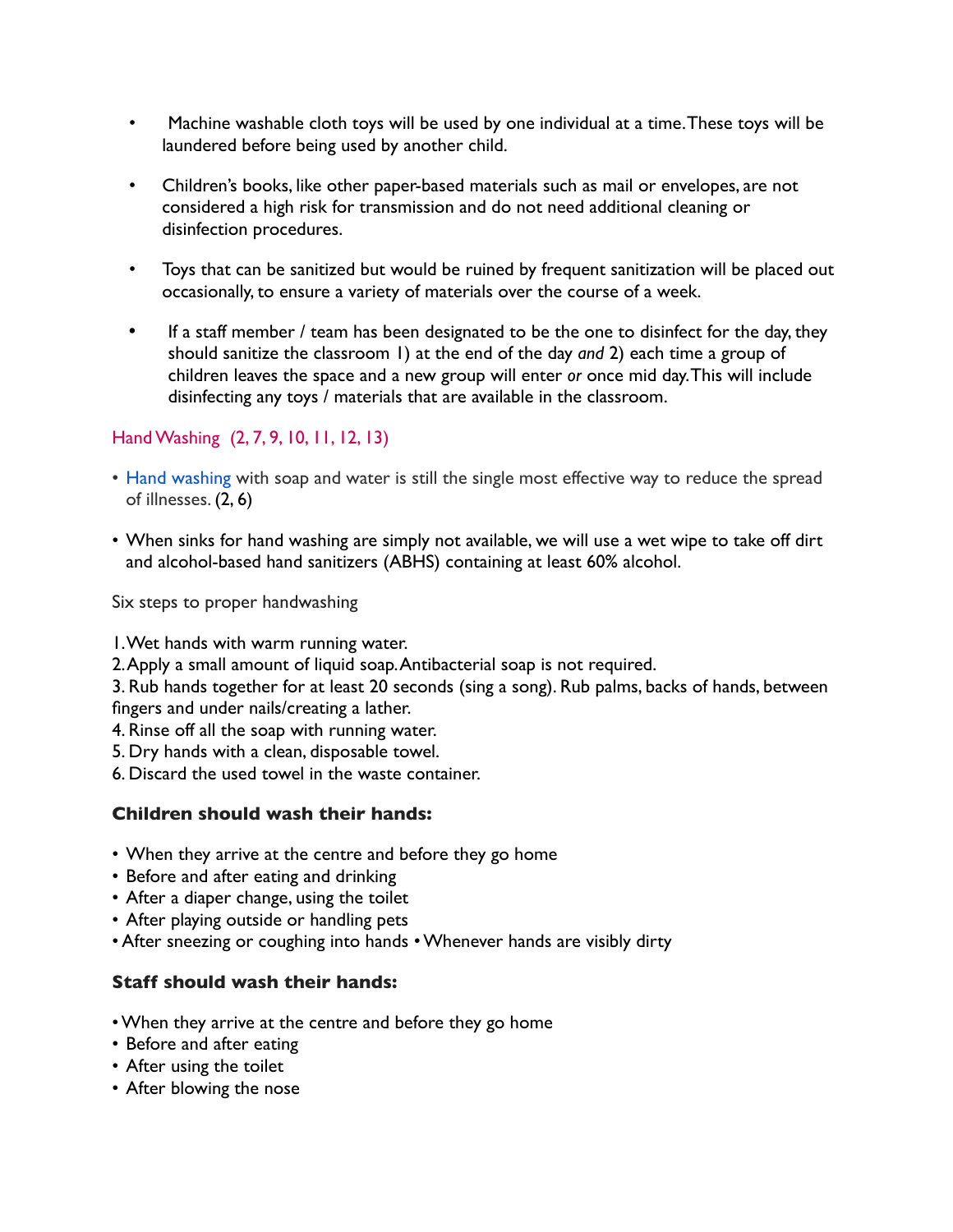- After coughing or sneezing into the hands
- Before and after giving or applying medication or ointment to a child or self
- After changing diapers, assisting a child to use the toilet, using the toilet
- After contact with body fluids (i.e., runny noses, spit, vomit, blood) After cleaning tasks
- After removing gloves
- After handling garbage
- Whenever hands are visibly dirty (2)
	- Hand washing signs will be placed throughout our child care facility
	- Use hand sanitizer only when hand washing stations are not readily available.

## Coughing / Sneezing / Nose blowing

## (2, 7, 9, 10, 11, 12, 13)

- Staff will model proper coughing and sneezing etiquette, finding teachable moments to remind children of these important precautions.
- Tissue boxes will be at every activity centre inside and outside to ensure quick access.

## Physical Distancing Strategies BC Guidelines

- We have a small group in a large space so it is easy to create more space for children to play.
- Children with no symptoms will continue to be treated as we would typically care for a child. (2, 9)
- Where possible we will arrange spaces to encourage more separation. For example, spacing children to avoid close contact during meal and nap times and assigning a designated chair and table for each child. (2, 9)
- Sometimes we will have a group outside while another is inside, as another way to encourage physical distance. (2)
- We will set up regular activities outside such as; snack time, and arts and craft time. (2)

## Meal Times and Food Service BC Guidelines

- Apply all the usual known hygiene rules.
- As far as possible, it is best to keep the space of an empty chair between each child at lunch.
- The person in charge of food should stay in the kitchen as much as possible and avoid contact with colleagues and children.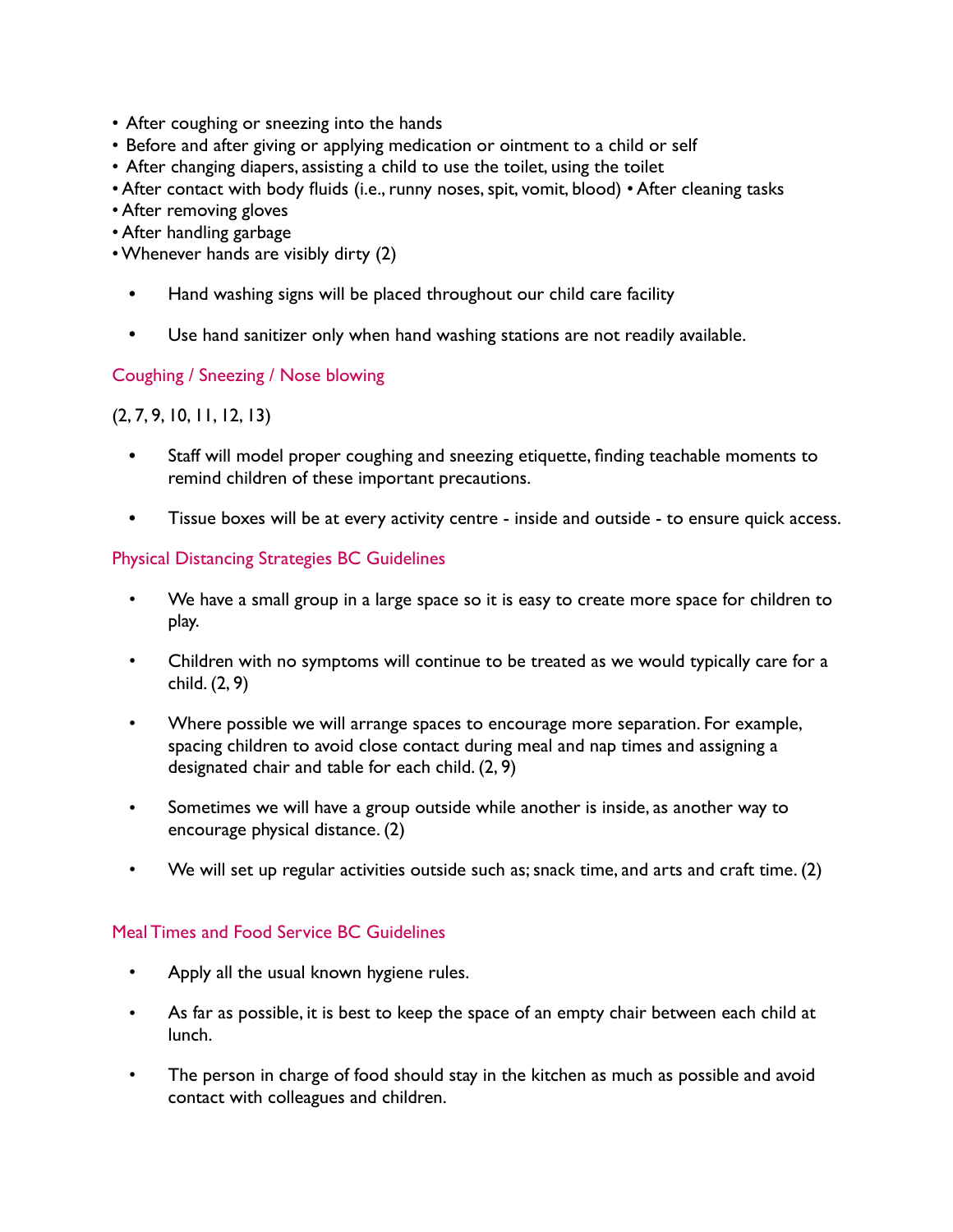- We will cover food, trays with dishes and utensils well.
- We will limit the number of bottles and glasses that can be used throughout the day and ensure that each glass is sanitized
- Children must bring their own water bottles each day

## **Food Service**

(7, 8, 10, 11)

- Parents provide their own food for their child.
- Must send a full water bottle each day if arriving with out a water bottle parents will be asked to return home to retrieve it.
- Provide containers that you children can open and close. The less rewrapped food the better.
- "Scatter and Spread" type foods should be avoided as well as food that needs to be pealed.
- There will be one designated staff to help children while they are eating if they need assistance.
- **All containers must be clearly labelled**
- Food handling: staff practice meticulous hand hygiene [and] are excluded from work if they are symptomatic.
- There will be no common food items (e.g. shared snack bowl).
- "No sharing food" policy continues
- Eating meals and snacks are a time for companionship and connection and essential for social development. Family style meal time - with small groups of children at each table will still continue .
- We will create a routine so that lunch kits are not added to the table. This leaves increased space on the table so items are not cross-contaminated.
- We will always wash eating surfaces first with soap and water and then sanitize with an approved solution. If eating outside we will ensure the outdoor eating surface is covered with a table cloth that can be sanitized before and after, or a table cloth that is laundered after each use.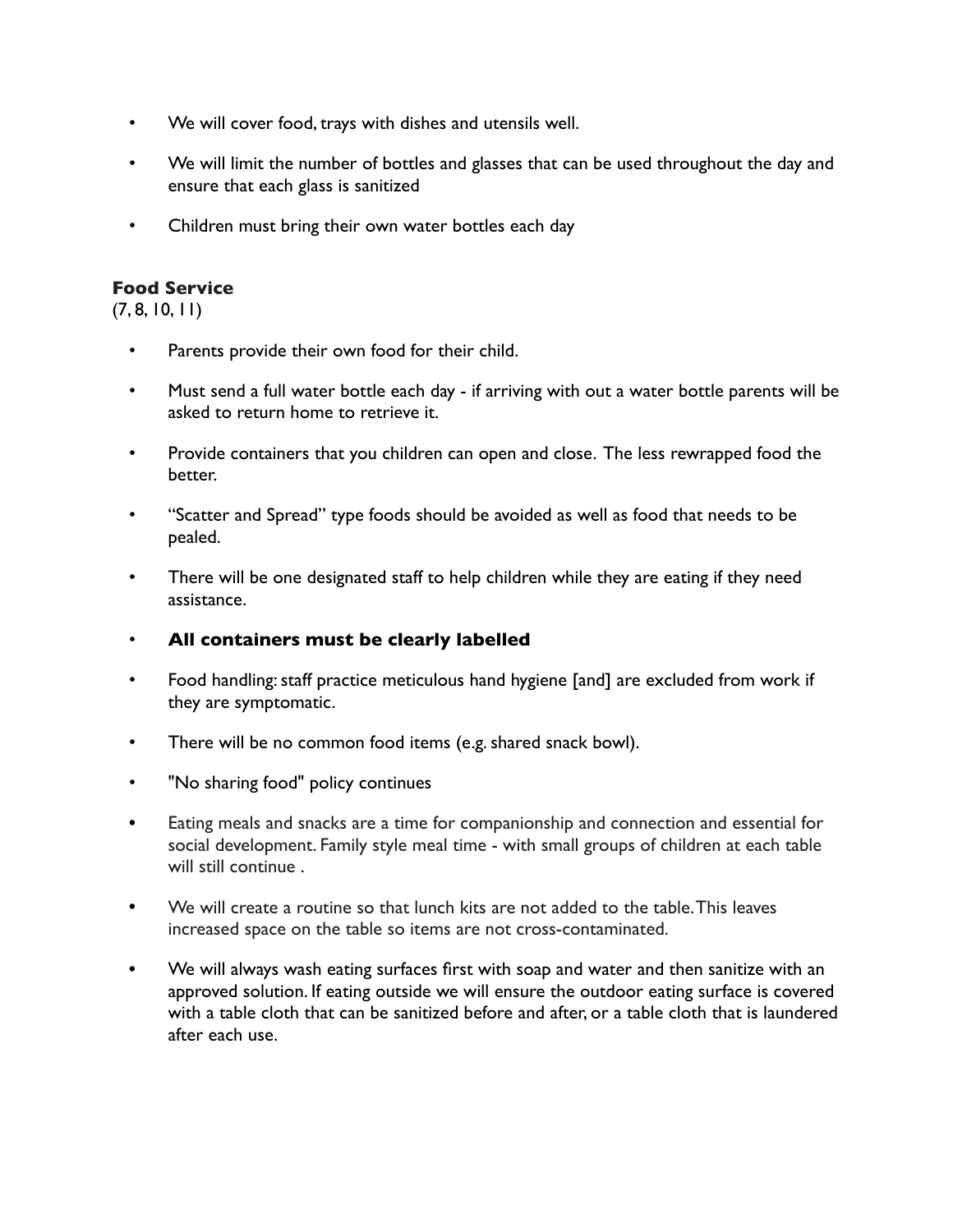#### Staffing -BC Guidelines

- Staff must assess themselves daily for symptoms of common cold, influenza, or COVID-19 prior to working and stay home if they are ill. (6)
- Staff will maintain physical distancing from one another when ever possible. (6)
- We have a succession plan in case of isolation, work stoppage due to illness, a work accident or other absences.

## Administration & Management BC Guidelines

• Our facility has a policy and procedure manual that is detailed and specific. This helps current and new families and staff members be part of the team with a clear understanding of what is expected of them.

#### Suppliers & Visitors BC Guidelines

- No entry to the facility will be allowed to suppliers and visitors.
- Deliveries must be left at the entrance, for staff to bring inside.
- Parents or guardians can enter the facility one at a time if needed but must WEAR A MASK, practice social distancing and hygiene practices – including hand washing – when on the premises.

#### References

#### **British Columbia**

- 1. Government of British Columbia. (2020, May 6). *BC's Restart Plan*. https://www2.gov.bc.ca/ gov/content/safety/emergency-preparedness-response-rec overy/covid-19-provincialsupport/bc-restart-plan
- 2. B.C. Centre for Disease Control/ BC Ministry of Health. (2020, March 24). *COVID 19: Public Health Guidance for Childcare Settings.*  http://www.bccdc.ca/Health-Info-Site/Documents/COVID19\_PublicHealthGuida nceChildcareFacilities.pdf
- 3. B.C. Centre for Disease Control/ BC Ministry of Health. (2020, April 3). *COVID-19* : *Caring for Children with COVID19*. http://www.bccdc.ca/Health-Professionals-Site/Documents/ Caring-for-children.pdf
- 4. BC Children's Hospital. (2017, December 6). *BC Children's Hospital Child & Youth Health Policy and Procedure Manual*. https://drive.google.com/open?id=10WJLFRXpMZ9VuEvwX0u\_lMGyinR6xZjC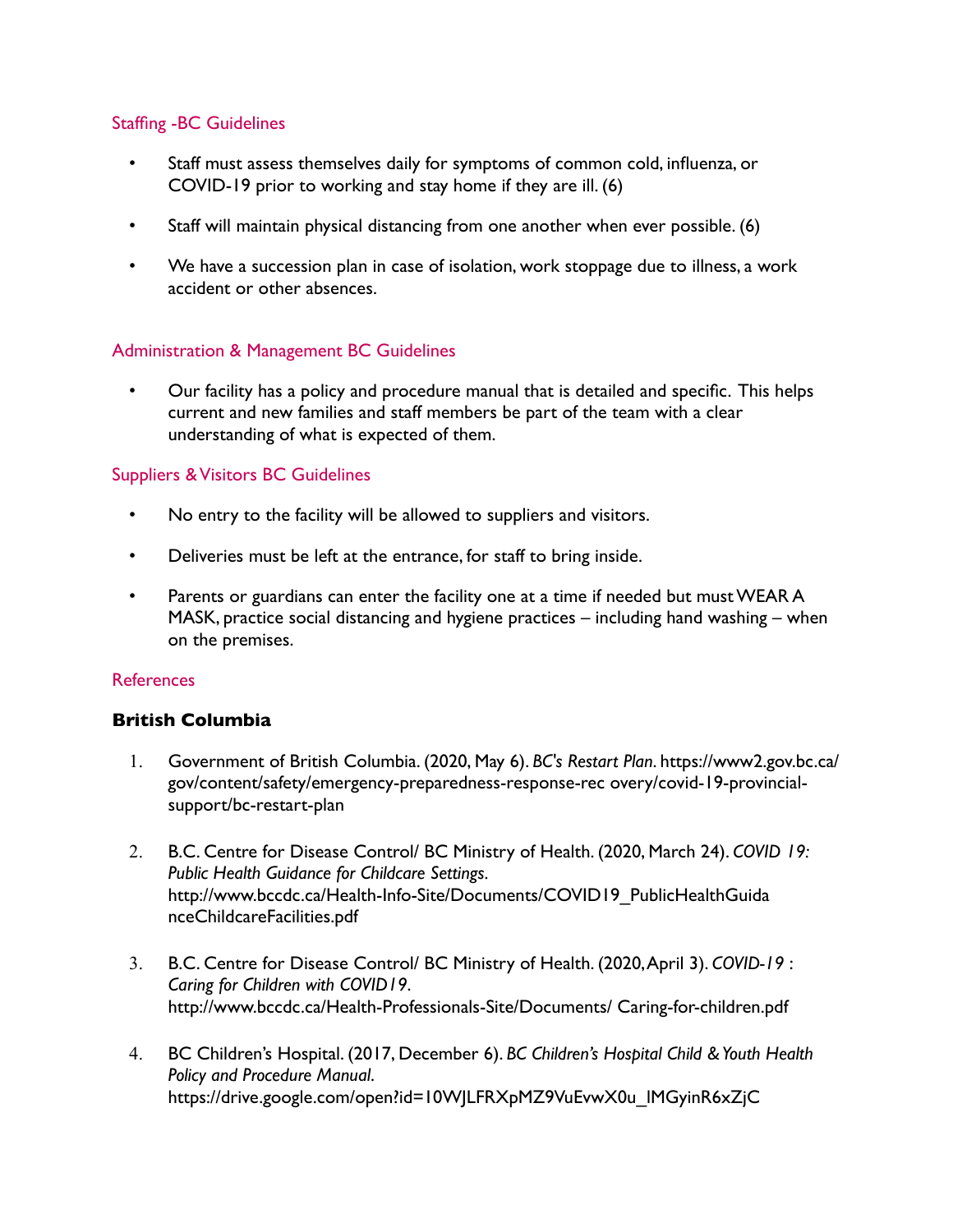- 5. B.C. Centre for Disease Control. (2020). *Self-Isolation.* http://www.bccdc.ca/health-info/ diseases-conditions/covid-19/self-isolation?fbcli d=IwAR1aBby206n70gjmpAQi6B3RGMGyKgcWH82BsW6IoLRCW2qDVquP GX3X1pY
- 6. B.C. Centre for Disease Control/ BC Ministry of Health. (2020, May 14). *COVID-19* : *Public Health Guidance in Child Care Settings*

https://www2.gov.bc.ca/assets/gov/health/about-bc-s-health-care-system/office-of-the-provincial -health-officer/covid-19/covid-19\_child\_care\_guidance\_-\_2020\_may\_15\_-final.pdf

## **Alberta**

8. Government of Alberta. (2020). *COVID-19 Response Conditions for Re-opening Select Licensed Child Care Centres.* 

https://drive.google.com/open?id=1slg\_QpPYMxbuKIKuscsjDB\_ITUCPWQZ7

*© Child Care Professionals of BC - last updated May 15, 2020* 

# **Saskatchewan**

9. Government of Saskatchewan (2020, March 22). *Information for Licensed Child Care Facilities: Coronavirus Disease (COVID -19)*.

https://drive.google.com/open?id=19KB8R7KtaNYJYSvgjjBP9I4Xcn46PuPF

# **Manitoba**

10. Government of Manitoba. (2020, March 27). *Coronavirus (COVID-19):* M *anitoba early learning and child care practice guidance*.

https://www.childcarecanada.org/sites/default/files/MB%20Covid-19%20ELCC% 20Practice%20Guide%20-%20March%2030%20(2).pdf

# **Ontario**

11. Ontario Ministry of Health. (2020, March 29). *COVID-19 Guidance: Emergency Childcare Centres*.

http://www.health.gov.on.ca/en/pro/programs/publichealth/coronavirus/docs/2019 \_child\_care\_guidance.pdf

# **Quebec**

12. AQCPE/Gouvernement du Québec. (2020, March 22). *Good Practice Guide For the organization of educational childcare in Childcare Centers during the COVID-19 emergency health measures*. http://www.aqcpe.com/content/uploads/2020/03/ english\_guide\_22mars2020\_cpe.pdf